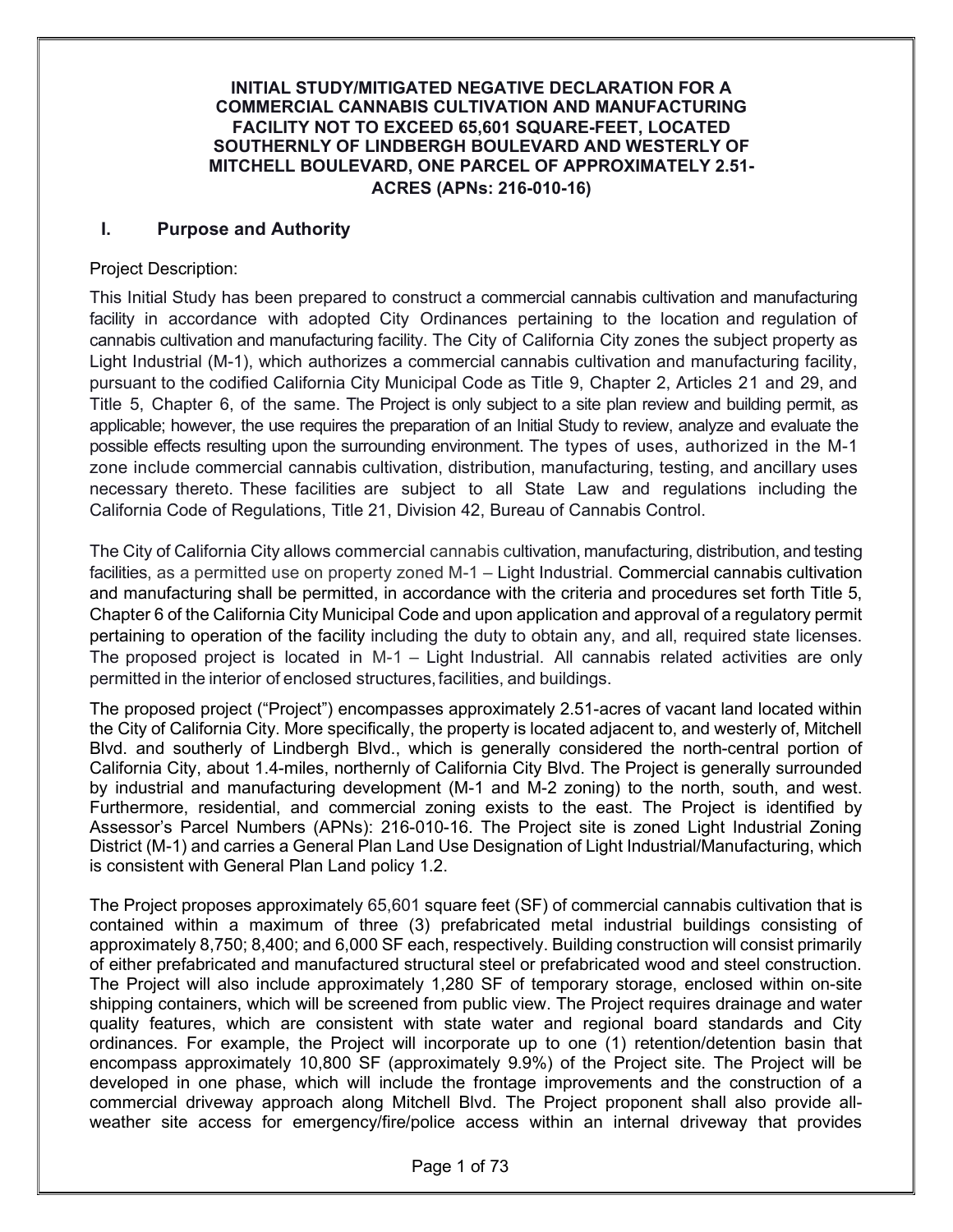circulation around the entire site plan. The Project also incorporates a maximum of 15 parking spaces (including those available for persons with disabilities), storage facilities, and associated ancillary cannabis manufacturing facilities.

The Project anticipates the use of Onsite Wastewater Treatment Systems (OWTS), which are regulated by the Regional Water Quality Control Board – Lahontan Region #6. According to Figure 4, of the City's Local Agency Management Plan (LAMP), the Project is not located within a Sewer Density Zone but is adjacent, and southerly of Sewer Density Zone 73 and westerly of Zone 74. As such, sewer facilities are anticipated in the future; however, the timing of which is undetermined. Therefore, approval of an OWTS is required prior to the issuance of a building permit or permits.

The Project anticipates being served through the use of on-site generators which are CARB certified and will operate continuously until the extension of transmission infrastructure is available to the City by the current electricity provider, Southern California Edison (SCE).

| <b>A. Type of Project:</b> Site Specific $\boxtimes$ ; Citywide $\Box$ ; Community $\Box$ ;                                          |  |                                                                  |  |                                                                                                        | Policy $  \cdot  $ .                   |  |
|--------------------------------------------------------------------------------------------------------------------------------------|--|------------------------------------------------------------------|--|--------------------------------------------------------------------------------------------------------|----------------------------------------|--|
| <b>B. Total Project Area: 2.51 acres (109,335.60 SF)</b>                                                                             |  |                                                                  |  |                                                                                                        |                                        |  |
| <b>Residential Acres: 0</b><br>$\textsf{Lots}: 0$<br><b>Commercial Acres: 0</b><br>Lots: 0<br><b>Industrial Acres: 2.51</b><br>Lots: |  | Units: $0$<br>Sq. Ft. of Bldg. Area: 0<br>Sq. Ft. of Bldg. Area: |  | Projected No. of Residents: 0<br>Est. No. of Employees: 0<br><b>Est. No. of Employees (Reg): 12-15</b> |                                        |  |
| <b>Other: N/A</b>                                                                                                                    |  | 65,601 S.F.                                                      |  |                                                                                                        | Est. No. of Employees (Harvest): 25-50 |  |

**Other: N/A** 

### C. Assessor's Parcel No(s): 216-010-16

D. Street References: Westerly, and adjacent to, Mitchell Blvd. and southerly of Lindbergh Blvd.

### Brief description of the existing environmental setting of the Project site and its surroundings:

The Project is approximately 2.51 gross acres and is located within a planned industrial and manufacturing area of the City. The physical development of the project site, and the adjacent public Rights-of-Way (R/W), will be improved in an effort to eliminate geometric, sharp or dangerous turning movement and roadway safety issues of concern; which include, but are not limited to unsafe or dangerous road conditions, sub-standard circulation patterns and traffic geometrics, frequent dust pollution; and other similar considerations through the implementation standard development-related Conditions of Approval (COAs) and compliance with the California City Municipal Code (CCMC). Based upon the infill nature of the property, combined with a relatively low development footprint, the Project does not have the potential to create an adverse environmental impact related to city code permitted noise levels, the existing air quality levels, and/or the quality of the City's water and sewer system.

The following reports and/or studies are applicable to development of the project site and hereby incorporated by reference:

- City of California City Final General Plan 2009-2028, City of California City, originally approved October 6, 2009 (City of California City 2009)
- City of California City Draft Environmental Impact Report on the Redevelopment Plan for the
- California City Redevelopment Plan (1998)
- City of California City Final General Plan 2009-2028 Initial Study and Mitigated Negative Declaration (SCH#1992062069)
- City of California City Final Environmental Impact Report on the Redevelopment Plan from the California City Redevelopment Plan (SCH#8715918)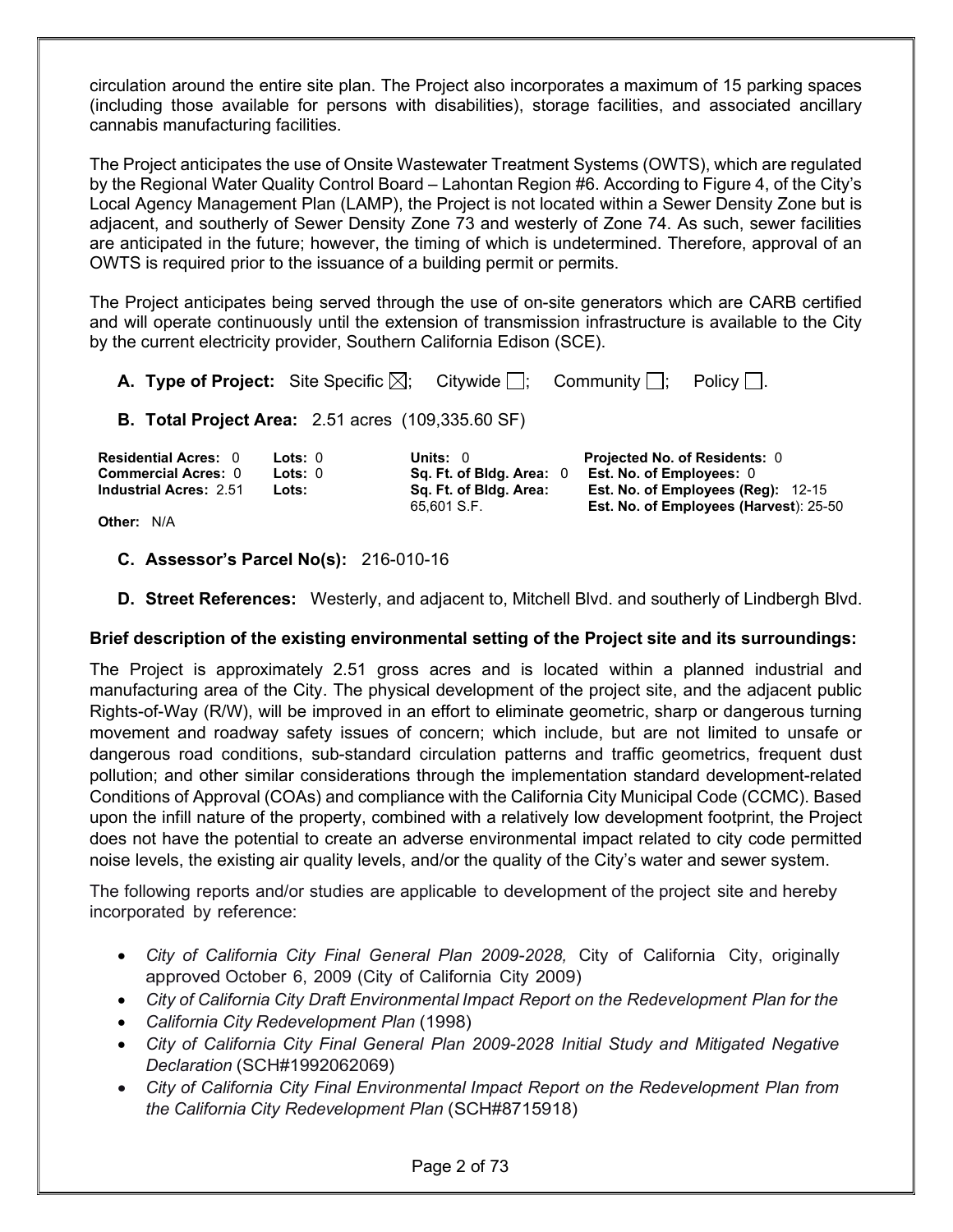- Biological Assessment Resources Assessment Report, Mark Hagen Biology prepared March 29, 2021.
- Kern County Airport Land Use Commission (ALUC)

This document has been prepared in accordance with the California Environmental Quality Act (CEQA), Public Resources Code Section 23000 et. seq. The City of California City will serve as the lead agency pursuant to CEQA.

# II. APPLICABLE GENERAL PLAN AND ZONING REGULATIONS

# A. General Plan Elements/Policies:

- 1. Land Use: Light Industrial/Manufacturing)
- 2. Circulation: Mitchell Blvd. will provide the primary point of ingress and egress as Mitchell Blvd. is the adjacent roadway to provide publicly dedicated access to the Project. In order to facilitate circulation, throughout the project site, and accommodate secondary access, required per the City's codified fire code, the City will require the dedication and improvement of a commercial driveway approach which will extend easterly from Mitchell Blvd., and navigate south, connecting to Lubery Pl., which is also located to the east. This driveway will consist of approximately a 26-foot-wide private access easement that traverses from east to the west from Mitchell Blvd.
- 3. Multipurpose Open Space: The Project is located within a planned industrial area of California City. The project will not create a need for additional open space and/or active park recreational facilities. Furthermore, the Project does not preclude or remove any active parkland and/or passive open space, trails, bike paths, or other similar facilities. The project is located adjacent to a designated conversion area and will need to address possible interface guidelines set forth by the California Department of Fish & Wildlife (CDFW) and the USFWS.
- **4. Safety:** The Project is not located upon, or within, an area of hazardous materials as detailed within the applicable state and federal resource maps. The Project is located within the Sphere of Influence (SOI) or Airport Influence Area (AIA) of the California City Municipal Airport Comprehensive Land Use Plan (CLUP). As such, the Project will not impact airport operations in any manner. The Project will not create any dangerous or hazardous circulation geometrics which would cause a concern for the motoring public.
- 5. Noise: The Project is located within a planned industrial area of the City where the majority of ambient noise generation is caused by the Average Daily Trips (ADT) associated with vehicle traffic trips occurring along Lindbergh Blvd., which is located approximately 313-feet to the north. The Project may create an increase in the levels of ambient noise given the adjacency to an existing area of land conservation and will need to address possible interface guidelines set forth by the California Department of Fish & Wildlife (CDFW) and the USFWS.
- 6. Housing: The Project is located on vacant land, within the M-1 (Light Industrial Zoning District) and does not propose to remove or displace any housing, of any type on, or adjacent to the Project boundaries, as no dwelling units exist either on the project site. The Project site is surrounded by vacant land in all directions, with planned industrial areas (M-1 zoning district) located to the north, south east, and west. The Project is subject to City ordinance which requires all cultivation buildings shall be located at-least 200-feet from this existing residential property. A measurement taken from the furthermost southeasterly corner to the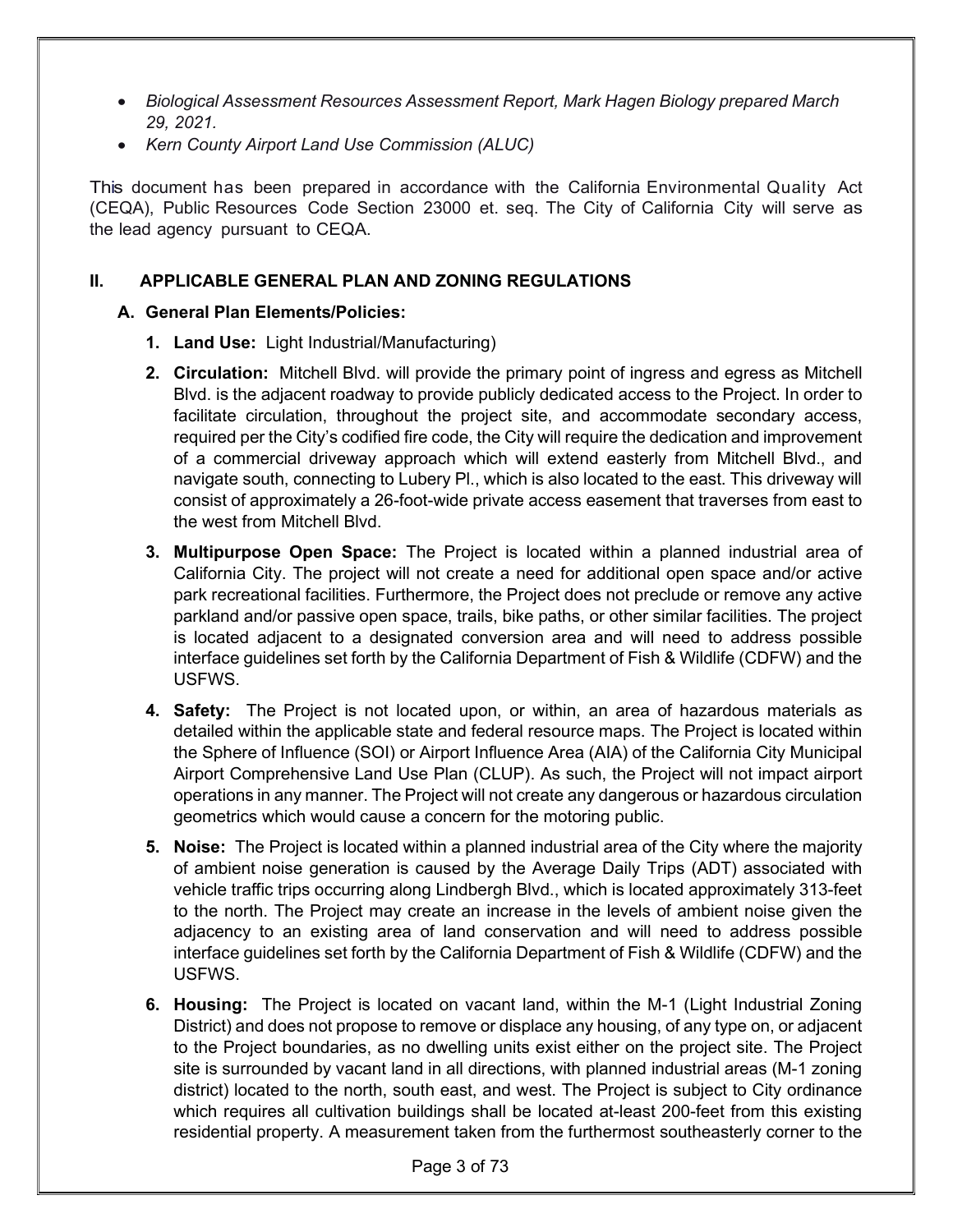furthermost northwesterly corner of APN 216-071-01 (zoned R-1), is approximately 146.34 linear feet (LF). See Figure 1A below. As such, in order to comply with the applicable provisions of the CCMC, any cultivation-related buildings shall be sited at-least 70 LF from Mitchell Blvd. This will ensure that any cultivation activities do not impact future occupants of this residential parcel.



- **7. Air Quality:** The Project will not substantially increase the baseline air quality emissions resulting from either the construction or operations of the cannabis cultivation and manufacturing facility. The Project is not anticipated to produce pollutants of concern in excess of SCAQMD thresholds for elements such as  $NO_x$ ; SO $_x$ ; or  $O^3$ . The Project will require the use of generators (powered by either gas or diesel fuel) during construction and/or initial operations. Generators shall be certified by the California Air Resources Board (CARB) and obtain a permit from the East Kern Air Pollution Control District (EKAPCD), as applicable. Southern California Edison (SCE) will provide the project site with both temporary and permanent power service.
- 8. Healthy Communities: The Project does not contribute and will not impede or impact aspects of the City's Healthy Community strategies. The City's Health Communities goals include, but are not limited to, decreasing the total Vehicle Miles Traveled (VMT); which in turn reduces emissions (having a positive benefit upon public health); increases in transit ridership; and expansion of healthy grocery items, including Certified Farmer's Markets and other similar opportunities.
- B. General Plan Area Plan(s): M-1 (Light Industrial Zoning District)
- C. Land Use Designation(s): Light Industrial/Manufacturing
- D. Overlay(s), if any: N/A